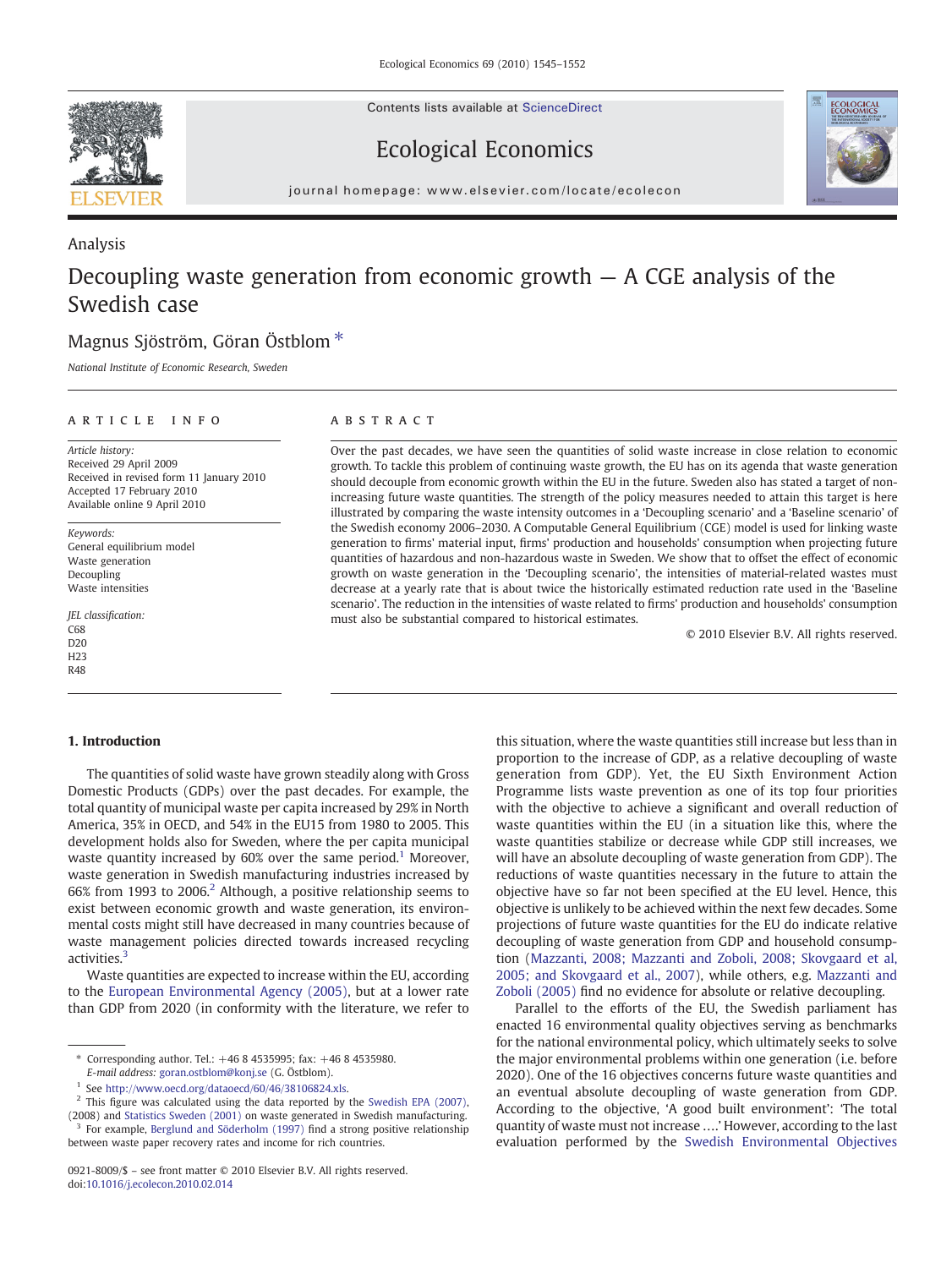[Council \(2008\)](#page-7-0), it will be very difficult to attain the target of nonincreasing waste quantities. The findings reported in the present paper strongly support this conclusion, especially if additional policy measures aimed to hinder future waste generation in Sweden are not introduced.

Attention has been given to the use of CGE models and econometric models during the last decade for analysing the relation between economic activity and waste generation, and hence to the decoupling issue. [Bruvoll and Ibenholt \(1997\)](#page-6-0) use a CGE model to calculate future waste quantities for Norwegian manufacturing, and [Ibenholt \(2003\)](#page-6-0) uses the same model but extends the analysis by focusing on material balances. [Fæhn and Holmøy \(2003\)](#page-6-0) use a CGE model to examine the effect of trade liberalisation on solid waste generation and so does [Wiebelt \(2001\)](#page-7-0) to study the sectoral impacts of a tax on hazardous waste in the South African mining industry. [Xie](#page-7-0) [and Saltzman \(2000\)](#page-7-0) investigate the effect of a tax on household trash with a CGE model of the Chinese economy. [Böhringer and Löschel](#page-6-0) [\(2006\)](#page-6-0) investigate the coverage of environmental indicators in CGE models and find that four out of eighteen models can tackle decoupling between economic growth and waste generation. [Sjöström](#page-6-0) [and Östblom \(2009\)](#page-6-0) apply an approach similar to that of [Bruvoll and](#page-6-0) [Ibenholt \(1997\)](#page-6-0) to simulate future waste quantities in Sweden. They extend this approach, however, by linking the generation of several waste types to a number of production factors. [Skovgaard et al. \(2005\)](#page-7-0) [and Skovgaard et al. \(2007\)](#page-7-0) employ an econometric model that relates eight waste flows to population growth, economic activity and a time trend to estimate future waste quantities in the EU member states. [Johnstone and Labonne \(2004\)](#page-6-0) estimate the correlations between waste quantities and income and between waste quantities and population density using panel data covering the period 1980–2000 for the 30 OECD members. Many of the previous studies have tended to focus on econometric analysis, while the present paper employs a CGE-model, thus adding a theoretically consistent description of the interdependence between economic sectors. Moreover, the present analysis adds to referred CGE studies by assessing the future policy challenge of decoupling waste generation and economic growth.

In the present paper, we illustrate the range of policy measures necessary to attain the Swedish objective of non-increasing future waste quantities by comparing the historical waste intensities used in the 'Baseline scenario' with those applied in the 'Decoupling scenario' to achieve absolute decoupling by 2030. The CGE model of the Swedish economy used by [Sjöström and Östblom \(2009\)](#page-6-0) is here applied to project future quantities of various hazardous and nonhazardous waste types in the two scenarios. The 'Baseline scenario' complies with the official projection of the Swedish economy until 2030 (The Swedish Long Term Survey, 2008). It is also furnished with historical figures of the intensities of material-related, productionrelated and household-related non-hazardous and hazardous waste in economic and human activities. In the 'Decoupling scenario', these waste intensities are adjusted to produce an absolute decoupling of material-related, production-related, household-related and total wastes.

A presentation of the CGE model and the method for introducing waste intensities into the model follows in [Section 2.1](#page-0-0). The rest of Section 2 describes the benchmark data and the scenario assumptions. [Section 3](#page-3-0) reports the results and finally [Section 4](#page-5-0) presents some concluding remarks.

#### 2. Method, Data and Scenario Assumptions

To capture the effects of economic growth on waste generation within a CGE framework, the waste generation of households and firms due to their economic activities must be modelled with the option of adjusting to changes in the costs and use of wastegenerating inputs and outputs. In the present analysis, we apply a CGE model exhibiting such adjustment mechanisms when households and firms choose among a number of waste-generating and non wastegenerating inputs and outputs. The benchmark year for the economic data and the data on waste generation is 2006 because of practical reasons. This year is the benchmark of the 'Long-Term Survey of the Swedish economy 2008', which is considered, here, when setting up our 'Baseline scenario', and is also the year of the latest waste generation survey reported by the Swedish EPA. In the 'Baseline scenario', waste intensities are assumed to develop in accordance with historical figures, whereas those in the Decoupling scenario', are adjusted to accomplish absolute decoupling.

#### 2.1. Method

The Environmental Medium Term Economic Model (EMEC) applied here is a computable general equilibrium (CGE) model of the Swedish economy developed and maintained by the National Institute of Economic Research (NIER) for analysis of the interaction between the economy and the environment.<sup>4</sup> The model is implemented in GAMS (General Algebraic Modelling System, [http://www.](http://www.gams.com/default.htm) [gams.com/default.htm](http://www.gams.com/default.htm)). EMEC is a static CGE-model with 26 industries and 33 composite commodities.<sup>5</sup> Produced goods and services are exported and used together with imports to create composite commodities for domestic use. Besides utility maximizing households, subject to an income restriction, and profit maximizing firms, subject to resources restrictions, the model includes a public sector and a foreign sector. A single government agent, with tax incomes equal to households' income transfers and the exogenous public consumption, produces public goods and services. The small country assumption is adopted and the problem of overspecialization is handled by the Armington assumption.

The supply of each type of labour is exogenous for the economy as a whole, while capital is supplied to the economy at a given price and thus the model runs with exogenous interest rate. All factors can move freely between domestic sectors. Perfect competition and no economies of scale in production are assumed for all markets. Technical change is exogenous to the economy and the exogenous current account ratio (in relation to GDP) is used as closure rule. [Östblom and Berg \(2006\)](#page-6-0) give a thorough presentation of the model.

The waste flows in the economy relate to production and consumption of commodities, and thus economic activity generates waste through input use in production and households' use of outputs. Production demands inputs of labour, capital, energy, materials and transports in the model. Firms are cost minimising in the choice of these inputs for producing outputs. Materials, labour, capital and energy but not transports are waste-generating inputs in the model. Substitution among waste-generating inputs, and productivity changes in the use of the inputs, affect firms' waste flows. Households' waste flows are affected by their consumption of goods and services. The firms' production function and the households'

<sup>&</sup>lt;sup>4</sup> The EMEC model was evaluated through a number of climate policy analyses conducted in Sweden during the last ten years and the results were reported by Governmental committees as well as in peered journals. The model was used for the first time in the Swedish Medium Term survey (MTS) of 1999/2000 (reported in SOU 2000:7) but also in the MTS of 2003/04 (reported in SOU 2004:19). It was used also for analysing the economic implications of the Kyoto agreement on  $CO<sub>2</sub>$  restrictions (reported in SOU 2000:23 and by Nilsson (2002)), for analysis of economic effects on Sweden of EU's system of emission trading (reported in SOU 2005:10, SOU 2003:60 and by [Östblom \(2003a\), \(2003b\), \(2004a\)](#page-6-0)) and for analysis of Sweden's climate strategy (kontrollstation 2004) reported in (Sveriges klimatstrategi) and by [Östblom](#page-6-0) [\(2004b\).](#page-6-0) Sulphur abatement cost functions were introduced in the model by [Östblom](#page-6-0) [\(2002\).](#page-6-0) Also, a feedback effect on health and labour productivity of nitrogen oxide pollution was introduced by [Östblom and Samakovlis \(2007\)](#page-6-0).

<sup>&</sup>lt;sup>5</sup> The sectors in EMEC are: agriculture, fishery, forestry, mining, other industries, mineral products, pulp and paper mills, drug industries, other chemical industries, iron and steel industries, non-iron metal industries, engineering, petroleum refineries, electricity supply, hot water supply, gas distrubution, waster and sewage, construction, railroad transports, road goods transports, road passenger transports, sea transports, air transports, other transports, services, and real estate.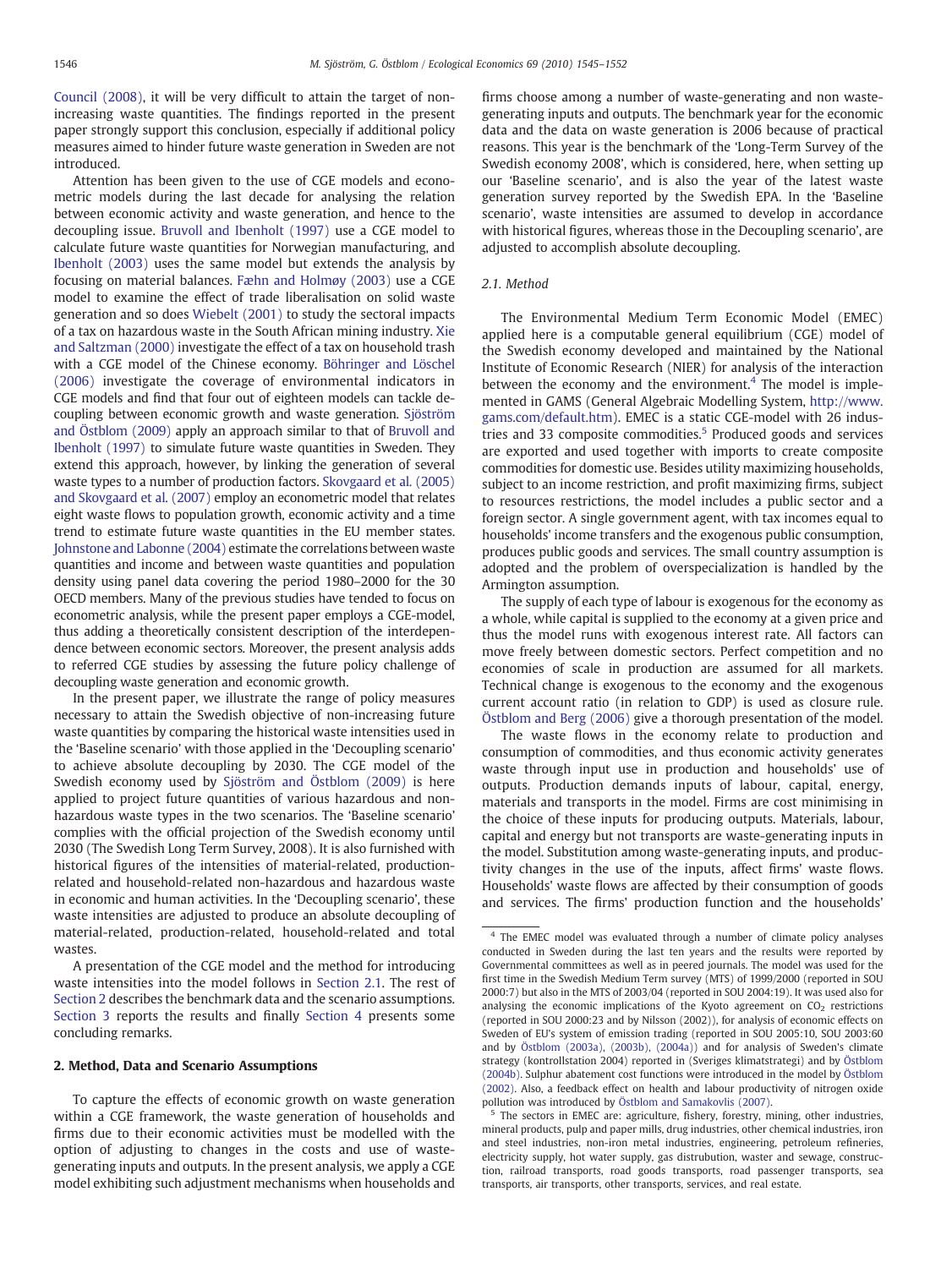demands, as well as the waste-generating procedures of firms and households, are presented in the following sections. $<sup>6</sup>$ </sup>

Firms' production requires primary factors as well as inputs of materials, transports and energy.<sup>7</sup> Output Y is produced by means of labour L, capital K, energy carriers E, materials M and transports T. The demand for the production factors then becomes a function of the corresponding relative prices PK, PL, PE, PM and PT and factor productivity  $MP_g$ , which may differ among production factors, allowing for a biased technical change.

The production function for sector *i* is:

$$
Y_i = f_i(K_i, L_i, E_i, M_i, T_i) \qquad i = 1, ..., n. \tag{1}
$$

The demand for production factors K, L, E, M, T per unit of production is:

$$
X_g = MP_g \psi_g(PK, PL, PE, PM, PT) \qquad g = K, L, E, M, T \tag{2}
$$

Waste is generated by incomplete absorption of material inputs  $(M)$  or by the resulting waste products in the production  $(Y)$  of goods and services. Waste can also be generated by fuel combustion  $(E)$ , and disposal of scrapped capital equipment  $(K)$ , and due to employees' garbage  $(L)$ , whereas transports  $(T)$  are not, here, a waste-generating production factor. All waste intensities w, except that for employeerelated waste are subject to technical change and are generally assumed not to increase over time t. Besides the changes in waste intensities, firms' waste generation is affected by factor substitution as the waste intensity differs among factors of production. Especially, the model EMEC exhibits a number of possibilities for substituting among energy carriers and for example, a substitution of electricity (used for indoor heating) for district heating will increase the generation of combustion wastes. <sup>8</sup> Thus:

$$
w(t+1) \leq w(t) \qquad w \neq w^L.
$$

Generation of waste  $W_{ik}$  type k by firm i at any point of time is:

$$
W_{i,k} = \sum_{g} \left( w_{i,k}^{g} \cdot X^{g} \right) + w_{i,k}^{y} \cdot Y_{i} \qquad g = K, L, E, M. \tag{3}
$$

Total generation of waste type k by firms is:

$$
W_k = \sum_{i} W_{i,k} \qquad k = 1, \dots, m. \tag{4}
$$

The representative consumers maximise the utility of consumption. The households' demand for various goods and services HC, then, is a function of relative prices PHC and the total expenditures PKL.

Households' demand function:

$$
HC_{pr} = \psi_{pr} \left( PHC_{pr}, PKL \right) \qquad pr = 1, ..., n. \tag{5}
$$

Households generate waste by consuming goods and services. We assume the amount of all household garbage to be in proportion to the demand for housing services  $HC_5$ . This approach is similar to [Johnstone and Labonne \(2004\)](#page-6-0), who assume that households derive utility from consumption of a composite good and household waste collection. In our case, waste collection is part of housing services. The wage intensities of households could increase or decrease over time because of changed behaviour.

The generation of waste type k by household H,  $W_k^H$  is:

$$
W_k^H = w_{k,5} \cdot HC_5 \tag{6}
$$

#### 2.2. Benchmark Data

All economic data comes from the Swedish National Accounts. Data on waste generation are from the waste generation survey for 2006 reported by the [Swedish EPA \(2008\)](#page-7-0) was processed to fit into the framework of the economic model EMEC. The main difference in this 'improved' data set is that products priced on a market, and therefore already accounted for as a common good in the economic data, are not treated as waste products, but are classified as wastes according to the European Waste Catalogue (EWC) code. In addition, wastes generated by various industry sub sectors are attributed to different sources of waste generation. [Sundqvist and Stenmarck](#page-7-0) [\(2009\)](#page-7-0) give a more thorough presentation of the processing of waste data.

As shown in [Table 1](#page-3-0), the amount of non-hazardous waste generated was about ten times that of hazardous waste in 2006.<sup>9</sup> Most of the non-hazardous and hazardous waste are generated through firms' production activities and use of materials for inputs in production. Of the non-hazardous waste generated primarily in this way, 'Animal and vegetal waste' is generated in the largest amounts, followed by 'Combustion waste', 'Paper waste', 'Sludges' and 'Mineral waste'. 'Combustion waste' and 'Sludges' are solely generated by firms' production activities, whereas 'Mineral waste' is generated through use of material inputs in production. The dominating types of hazardous waste originating from firms' production activities or material inputs are 'Mineral waste', 'Chemical waste' and 'Combustion waste'. Firms' production activities account for all generation of 'Mineral waste' and 'Chemical waste', whereas material inputs account for most of the generated 'Combustion waste'. In terms of non-hazardous waste, households primarily generate 'Household waste', whereas their hazardous waste consists primarily of 'Discarded vehicles' and 'Discarded equipment'.

Over time, technological development and changed household behaviour, due to e.g. environmental awareness, may change waste intensities in the economic activities of firms and households. In the 'Baseline scenario', we apply waste intensities observed over the past decade for economic activities of firms and households. For firms' material-related waste intensities, an annual decrease in the waste intensity of 1% could be justified when examining data for waste generation in Swedish manufacturing 1993-2006. <sup>10</sup> Firms' waste generation is also related to the production level, fuel combustion,

<sup>6</sup> Firms' production functions and households' utility functions are specified as nested CES (Constant Elasticity of Substitution) functions in the model. The art of finding elasticity values for all the CES functions of a large CGE model like EMEC seldom includes an econometric estimation of the models equations due to the large amount of data needed and the huge effort of estimating all of the equations. The procedure adopted is instead that of picking the elasticity values by surveying econometric studies concentrating on the estimation of a few of all the relations captured by a CGE model. The elasticity values of substitution are generally "guesstimated" as concluded by [Bergman \(2005\).](#page-6-0) The elasticity values collected from such partial studies might not interact very well within a general equilibrium framework, so there must always be some kind of judgement approach considering the accuracy of model results, when setting the elasticity values of a CGE model. All the elasticity values of the model and their sources are found in [Östblom and Berg \(2006\)](#page-6-0).

<sup>7</sup> The representative firm is assumed to choose an optimal mix of skilled and unskilled labour and an optimal mix of energy in three stages. The firm, then, decides upon the mix of labour and physical capital in the creation of value added as well as the mix of energy and material (including an optimal transport solution) in the creation of energy-material input. An optimal mix of value added and energy-material input is chosen at the highest level to produce the firm's output.

The data on waste generation, however, allow only for relating combustion wastes to a fuel aggregate. The combustion wastes relate to the ashes of biofuel, which is dominating in the fuel aggregate used for district heating in Sweden.

 $9$  The classification of wastes into non-hazardous and hazardous wastes is regulated by the EWC code.

 $10$  By using data reported by the [Swedish EPA \(2007\),](#page-7-0) (2008) and [Statistics Sweden](#page-6-0) [\(2001\),](#page-6-0) a yearly increase of 4% could be calculated for the waste generated in Swedish manufacturing 1993–2006. For the same period, the Swedish National Accounts report (see Statistical Report NR 10 SM 0801) a yearly 5% increase in the intermediate consumption of Swedish manufacturing(in constant prices).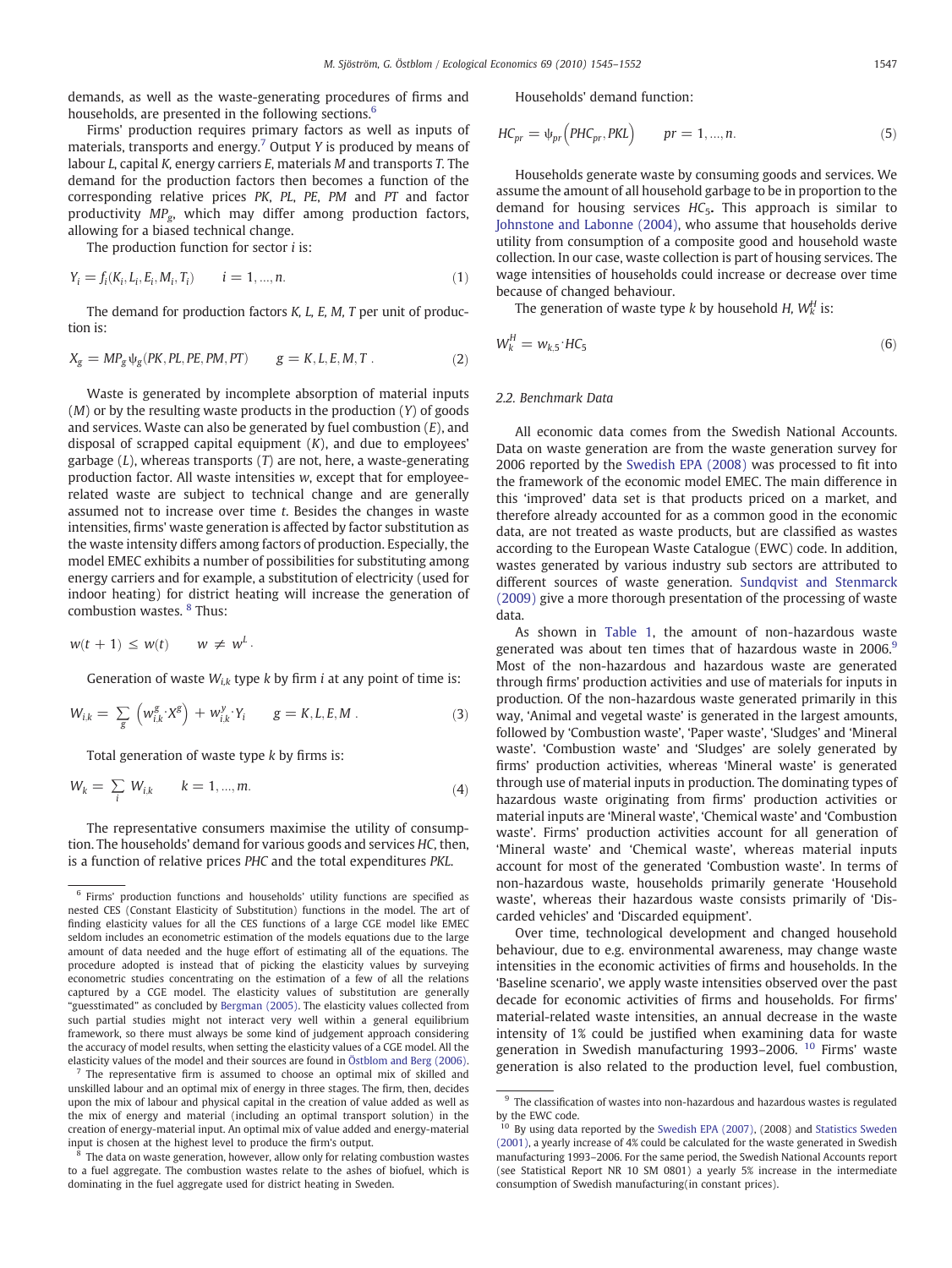#### <span id="page-3-0"></span>Table 1

Non-hazardous and hazardous wastes distributed among generating sources in 2006.

| Waste label                | Non-hazardous wastes |                           |             |             | Hazardous wastes     |                           |             |             |
|----------------------------|----------------------|---------------------------|-------------|-------------|----------------------|---------------------------|-------------|-------------|
|                            | <b>Total Ktonnes</b> | Production <sup>a</sup> % | Materials % | Household % | <b>Total Ktonnes</b> | Production <sup>a</sup> % | Materials % | Household % |
| Animal and vegetal wastes  | 4704                 | 72                        | 20          | 8           | $\Omega$             | $\Omega$                  | $\Omega$    | $\Omega$    |
| Combustion wastes          | 2533                 | 100                       | $\Omega$    | $\Omega$    | 260                  | 100                       | O           | U           |
| Household wastes           | 2665                 | 13                        | $\Omega$    | 87          | $\Omega$             | $\Omega$                  |             |             |
| Mineral wastes             | 2083                 | $\Omega$                  | 100         | $\Omega$    | 481                  | 100                       |             |             |
| Paper wastes               | 2328                 | 8                         | 69          | 23          | $\Omega$             | $\Omega$                  |             |             |
| Sludges                    | 2099                 | 100                       | $\Omega$    | $\Omega$    | 135                  | 100                       | $\Omega$    |             |
| Mixed materials            | 1689                 | 32                        | 68          | 0           | 10                   | 10                        | 60          | 30          |
| Metal wastes               | 1232                 |                           | 84          | 13          | $\Omega$             | $\Omega$                  | $\Omega$    |             |
| Chemical wastes            | 633                  |                           | 100         | 0           | 372                  | 11                        | 85          |             |
| Discarded vehicles         | $\Omega$             |                           | $\Omega$    | 0           | 471                  | 35                        | $\Omega$    | 65          |
| Wood wastes                | 377                  |                           | 99          | 0           | 24                   | 4                         | 33          | 63          |
| Glass wastes               | 195                  |                           | 24          | 73          | $\Omega$             | $\Omega$                  | $\Omega$    | $\Omega$    |
| Plastic wastes             | 159                  |                           | 69          | 25          | $\Omega$             |                           |             | $\Omega$    |
| Discarded equipment        | 6                    | 67                        | 33          | $\Omega$    | 153                  |                           |             | 91          |
| Used oils                  |                      |                           | $\Omega$    | 0           | 125                  |                           | 90          |             |
| Sorting residues           | 93                   | 100                       | 0           | 0           | $\Omega$             |                           | $\Omega$    |             |
| Rubber wastes              | 44                   |                           | 30          | 70          |                      |                           |             |             |
| Spent solvents             |                      |                           | 0           | 0           | 40                   |                           | 98          |             |
| Batteries and accumulators |                      |                           | O           | 100         | 36                   | 61                        | 19          | 19          |
| Textile wastes             | 20                   |                           | 100         | 0           | $\Omega$             | $\Omega$                  | $\Omega$    |             |
| Contaminated soils         | $\Omega$             |                           | $\Omega$    |             | 11                   | 100                       |             |             |
| Total                      | 20,861               | 44                        | 38          | 17          | 2118                 | 54                        | 23          | 23          |

<sup>a</sup> Production includes wastes generated by output, fuel combustion, employees and scrapping of capital.

disposal of scrapped capital equipment and employees' garbage. Lack of relevant data restrains us from estimating changes in these waste intensities; we therefore assume them unchanged in the 'Baseline scenario'. In what follows, we refer to these as production-related waste. The household-related waste intensity is also assumed unchanged in the 'Baseline scenario'. This assumption is based on the fact that both household waste and private consumption increased by 2.7% yearly from 1995 to 2007. $11$ 

#### 2.3. Scenario Assumptions

The present analysis compares the generation of waste in a 'Decoupling scenario' and in a 'Baseline scenario'. The Baseline scenario relates closely to that of the Long-Term Survey of the Swedish economy 2008.12 The yearly percentage growth in the key economic variables GDP, private consumption, investments, exports and imports are 2.2, 3.1, 2.1, 4.0 and 4.5, respectively, for the period 2006–2030. Most notable in this projection of the key economic variables are the high growth rate of private consumption and the low growth rate of exports compared to corresponding figures for the recent decade. In the 'Baseline scenario', waste intensities are assumed to develop in accordance with historical figures, which means that material-related waste intensities decrease by 1% per year, while the intensities of production-related and household-related wastes are unchanged from 2006 to 2030. The 'Decoupling scenario' differs from the 'Baseline scenario' in that these waste intensities are adjusted to accomplish absolute decoupling between economic growth and the generation of non-hazardous wastes as well as the generation of hazardous wastes.

#### 3. Comparison of the Scenario Results

The future amounts of waste are closely tied to economic growth given unchanged waste intensities in economic and human activities. For the 'Baseline scenario', the changes in waste intensities are based on the historical estimates reported in Section 3. We assume only the material-related waste intensities to decrease, whereas the intensities related to production and households are assumed to remain unchanged during the period. We observe relative but not absolute decoupling of waste quantities in the 'Baseline scenario'. This development does not comply with the Government's target of nonincreasing waste quantities in the future, i.e. absolute decoupling of waste generation from economic growth. Therefore, to set up the 'Decoupling scenario', we decrease the waste intensities of the 'Baseline scenario' for the various types of non-hazardous and hazardous wastes in order to achieve absolute decoupling in the generation of wastes related to material, production and households, respectively. In this way, we will have an absolute decoupling also for total nonhazardous and total hazardous wastes.

#### 3.1. Baseline Scenario

[Fig. 1](#page-4-0) shows the growth of non-hazardous wastes and hazardous wastes distributed among generating sources in the 'Baseline scenario'. As can be seen, we distribute the wastes among the generating sources firms' material input, firms' production (including output-related, employees-related, capital-related and fuel-related wastes) and household consumption.

The waste bars depicted for the 'Baseline scenario' in [Fig. 1](#page-4-0) reveal characteristic patterns in the generation of non-hazardous wastes. Total non-hazardous waste increases by 52% until 2030 and the waste types affected the most by economic growth are batteries and accumulators, Household wastes, rubber wastes and glass wastes, whereas the waste types affected the least are textile wastes, wood wastes, mineral wastes, chemical wastes and metal wastes. Growth in total non-hazardous wastes is almost uniformly distributed across the three waste-generating sources, whereas growth in the different nonhazardous waste types is found to be very unequally distributed across waste-generating sources. Households' waste generation is dominating among the waste types with the highest growth rates. Waste types with low growth rates are typically generated through firms' material input.

The development of hazardous wastes in the 'Baseline scenario', also illustrated in [Fig. 1](#page-4-0) by waste bars, differs somewhat from the

 $^{11}\,$  Data on household waste is obtained from Swedish Waste Management ([http://www.](http://www.avfallsverige.se) [avfallsverige.se](http://www.avfallsverige.se)) and data on private consumption from Statistics Sweden ([http://www.](http://www.scb.se) [scb.se](http://www.scb.se)).

<sup>12</sup> [SOU 2008](#page-7-0):105, Långtidsutredningen 2008 (The Long-Term Survey 2008).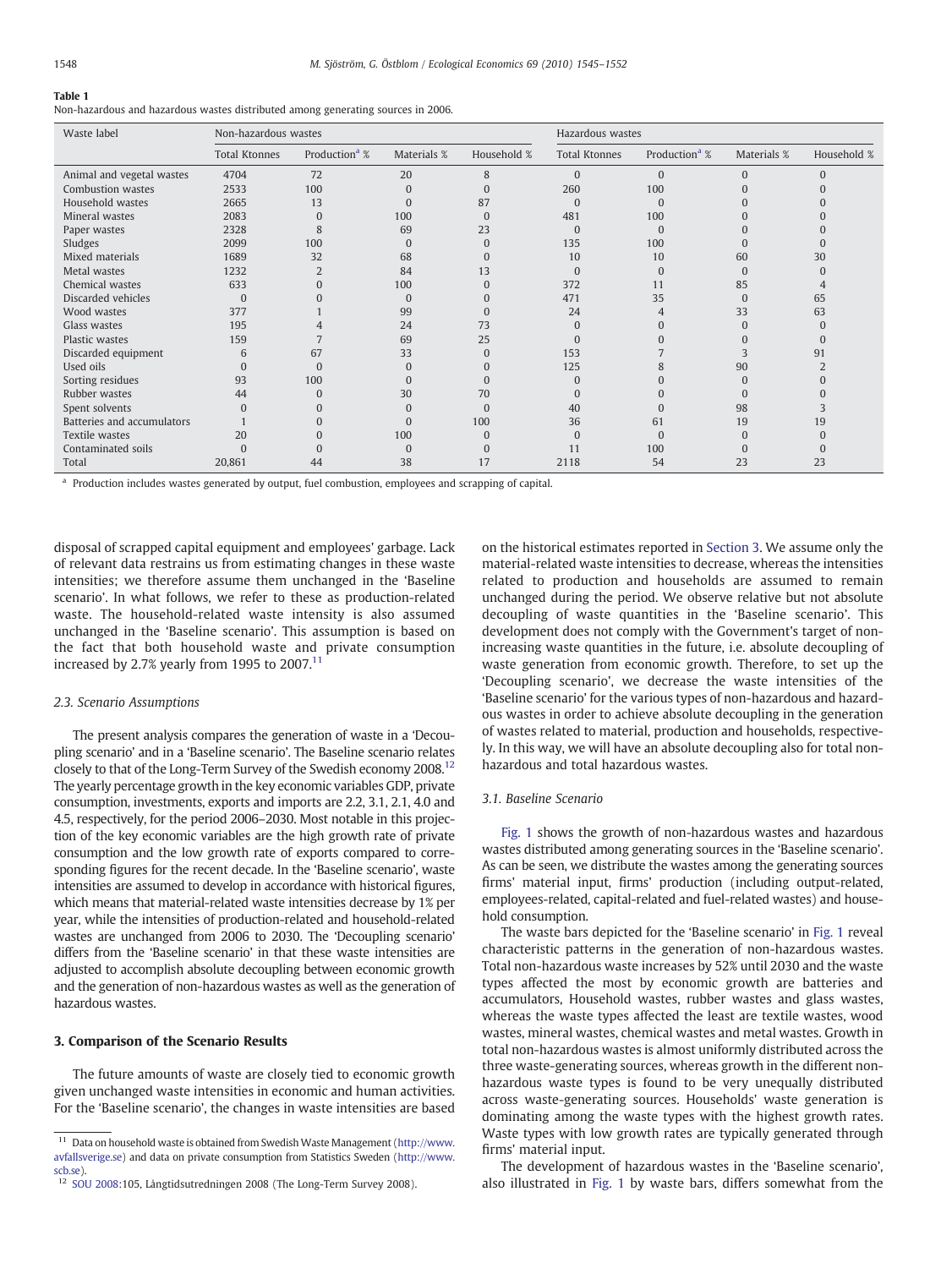<span id="page-4-0"></span>

Fig. 1. Generation of non-hazardous and hazardous wastes by driving forces and compared to GDP in the Base line scenario.

development of non-hazardous wastes: Total non-hazardous waste grows by 52% compared to 72% for hazardous waste. In terms of growth of hazardous waste, both overall and when looking at the individual waste types, firms' production is a more significant source compared to what is shown for non-hazardous waste. However, households' waste generation is also here dominating among the waste types with the highest growth rates 2006–2030, i.e. 'Discarded equipment', 'Wood wastes' and 'Discarded vehicles'.

The relative decoupling of waste from economic growth is illustrated in Fig. 1 by relating the growth of non-hazardous and hazardous waste, respectively, to the GDP growth (indicated by a solid line in the figure). The relative decoupling of non-hazardous waste generation, measured by the difference in growth between total nonhazardous waste and GDP, will be 15 percentage points according to the 'Baseline scenario', since GDP is expected to grow by 67% over the period. Only a few non-hazardous waste types ('Batteries and accumulators', 'Household wastes', 'Rubber wastes' and 'Discarded equipment') increase faster than GDP and thus a relative decoupling of waste generation from economic growth is only noted for the other non-hazardous waste types. The picture of hazardous waste growth in relation to GDP growth looks different from that noted for nonhazardous waste growth: Total hazardous waste grows faster than GDP and only three out of twelve hazardous waste types are noted for a relative decoupling ('Chemical wastes', 'Used oils' and 'Sludges'). The sources with constant waste intensities (household consumption and firms' production) are mostly dominating in generating hazardous wastes, but the three decoupling waste types are dominated by the source with decreasing waste intensities (firms' material input) or relate to a declining production sector, in the case of 'Sludges'.

By applying historical waste intensities to the 'Baseline scenario', which, again, is an official projection of the Swedish economy until 2030, we can observe relative but not absolute decoupling of waste quantities. This development does not comply with the Government's target of non-increasing waste quantities in the future, i.e. absolute decoupling of waste generation from economic growth. For future waste generation to decouple from economic growth, in relative or absolute terms, a change in favour of less waste-intensive products must occur and/or the waste intensities in economic and human activities must decrease. The waste intensities in economic activities decrease when technology develops in the direction of saving on waste-generating inputs, as then production processes become less waste generating. The waste intensities of human activities can decrease because of changes in consumer behaviour. Technological change and consumer behaviour are affected in this direction when waste generation is made relatively dearer than material saving. This can take place due to (expected) future price changes. However, to attain the Government's target of non-increasing waste quantities, policy measures should be taken if there is a lack of future price changes in the desired direction or in act to reinforce the effect of such future price changes.

The strength of a policy measure in terms of its effect on waste generation is difficult to estimate. However, the combined effect of price changes and policy measures necessary to achieve absolute waste decoupling can be estimated, as suggested here, by comparing historical waste intensities and the future waste intensities necessary to produce absolute waste decoupling. To attain absolute waste decoupling, the effect of economic growth on waste generation must be offset by reduced waste intensities in economic and human activities. On an aggregated level, reductions of waste intensities are reflected in the changes of waste intensities related to material, production and households, respectively, from 2006 to 2030 in the 'Baseline' and the 'Decoupling' scenarios. The respective changes in the intensities of non-hazardous and hazardous wastes related to material, production or household for the period are shown in [Table 2.](#page-5-0)

For the 'Baseline scenario', these changes are based on the historical estimates reported in [Section 3.](#page-3-0) We assume only the material-related waste intensities to decrease, whereas the intensities related to production and households are assumed to remain unchanged during the period. While these assumed changes counteract the influence of economic growth on generation of nonhazardous wastes, which is noted for a relative decoupling in Fig. 1, they do not affect the influence on generation of hazardous wastes. However, an absolute decoupling of any of the non-hazardous or hazardous waste types cannot be observed in the 'Baseline scenario';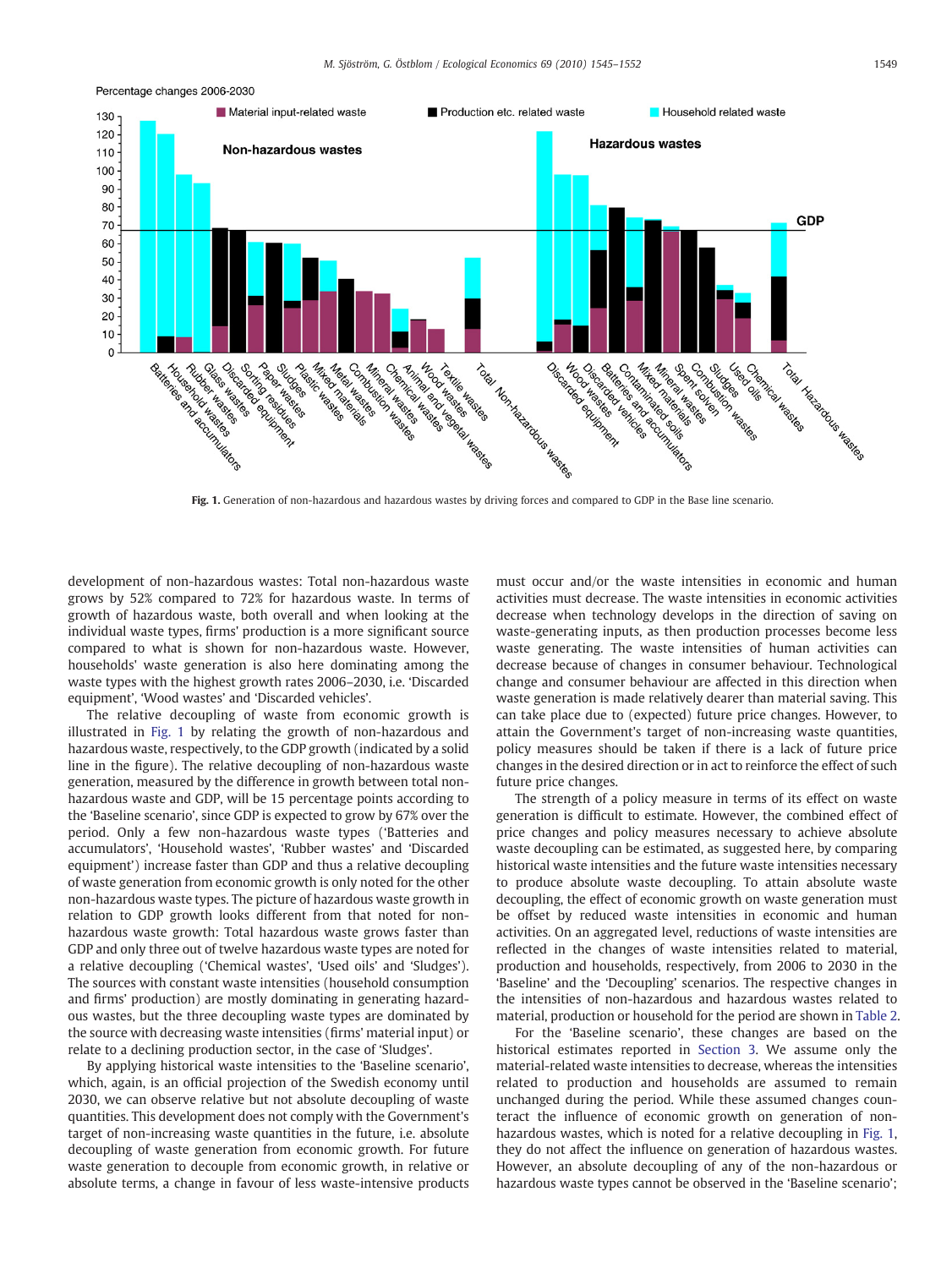# <span id="page-5-0"></span>Table 2

The scenario waste intensities.

| Baseline scenario | Decoupling scenario |
|-------------------|---------------------|
|                   |                     |
| $-1$              | $-2.16$             |
|                   | $-1.35$             |
|                   | $-3.36$             |
|                   |                     |
| $-1$              | $-2.03$             |
|                   | $-2.09$             |
|                   | $-3.36$             |
|                   |                     |

closest comes the quantity of 'Animal and vegetal wastes' related to material inputs as shown in [Fig. 1](#page-4-0).

#### 3.2. Decoupling Scenario

To set up the 'Decoupling scenario', we decrease the waste intensities of the 'Baseline scenario' for the various types of non-hazardous and hazardous wastes in order to achieve absolute decoupling in the generation of wastes related to material, production and households, respectively. In this way, we will have an absolute decoupling also for total non-hazardous and total hazardous wastes. The procedure allows for different reductions of the waste intensities related to material, production and households, respectively. In addition, it allows for the reductions to differ between non-hazardous and hazardous waste intensities. In all, we will have six waste intensities, which differ between the 'Baseline scenario' and the 'Decoupling scenario' as shown in Table 2.

By modelling the absolute decoupling in this manner for the waste intensities related to material, production and households, we link the decoupling issue to the main driving forces behind waste generation: technical change, economic growth and household consumption. An absolute decoupling from economic growth demands significant reductions of the waste intensities linked to these three forces. This can be concluded by comparing the yearly reductions in the 'Decoupling' and 'Baseline' scenarios shown in Table 2 in light of the economic growth rate of 2.2% per year from 2006 to 2030. To offset the effect of economic growth on waste generation in the 'Decoupling scenario', the intensities of input-related wastes must be reduced at a yearly rate of a full 2% for both non-hazardous and hazardous wastes. This is about twice the historical yearly reduction rate of 1% used in the 'Baseline scenario'. For the waste intensities related to production, the reduction rates are 1.35 and 2.09% for non-hazardous and hazardous wastes, respectively, in the 'Decoupling scenario'. These reduction rates should be compared to our assumption of unchanged waste intensities from 2006 to 2030 in the 'Baseline scenario'. In order to attain absolute decoupling, the production-related intensities need to be reduced more for hazardous than for non-hazardous wastes, since the fast-growing production sectors account for a larger share of the former. The intensities of household-related wastes decrease by 3.36% per year in the 'Decoupling scenario' for both non-hazardous and hazardous wastes. This figure comes close to the figure of the growth rate for private consumption in the scenarios, in order to counteract the growth effect of private consumption on generation of household-related wastes. It, however, falls far below the unchanged waste intensities used in the 'Baseline scenario'. For model specific reasons, the growth effect is counteracted for all the types of householdrelated wastes, and therefore no blue bars are depicted in [Fig. 2](#page-6-0).

Although absolute decoupling is attained for total non-hazardous and total hazardous wastes, this is not the case for all the various types of wastes as shown by the bars depicted in [Fig. 2.](#page-6-0) We observe relative decoupling for all waste types, compared to the GDP growth of 69%, but absolute decoupling for 7 out of 17 non-hazardous waste types and for 3 out of 12 hazardous waste types. The reductions of materialand household-related wastes contribute in a significant way to the absolute decoupling of non-hazardous wastes. All eight householdrelated non-hazardous waste types shown in [Fig. 1](#page-4-0) are noted for an absolute decoupling in [Fig. 2](#page-6-0). A more significant impact of productionrelated wastes than of material-related wastes is observed in the decoupling of hazardous waste types, and here, also all eight household-related hazardous wastes types are noted for an absolute decoupling. The large increases of production-related waste observed for the non-hazardous waste types 'Discarded equipment', 'Sorting residues', 'Sludges' and 'Mixed materials' are counteracted by significant reductions of material-related waste labelled 'Glass wastes', 'Wood wastes' and 'Textile wastes', but also by a reduction of production-related wastes labelled 'Animal and vegetal wastes'. For hazardous wastes, reductions of production-related waste labelled 'Discarded vehicles' and 'Sludges' and of material-related waste labelled 'Chemical wastes' counteract increases in material-related waste labelled 'Spent solvents', 'Mixed materials', 'Wood wastes' and in other waste types.

#### 4. Concluding Remarks

The strength of the policy measures needed to attain Sweden's environmental objective of non-increasing future waste quantities is here illustrated by the waste intensity outcomes in a 'Decoupling scenario' compared to those in a 'Baseline scenario' of the Swedish economy 2006–2030. Waste generation is from a historical point of view closely related to economic growth and for an absolute decoupling (i.e. no waste growth) waste generation by firms and households must decrease in relation to their economic activities in the future. We address this aspect by letting firms' technology and households' behaviour differ, with respect to the waste intensities of their economic activities, between the 'Baseline scenario' and the 'Decoupling scenario'. Relative decoupling (i.e. less waste growth than economic growth) is here measured by relating growth in waste generation to GDP growth. In the 'Baseline scenario', a relative decoupling is noted for 11 out of 17 non-hazardous waste types as well as for total non-hazardous wastes. The picture of hazardous waste growth looks different from that noted for non-hazardous waste growth. Total hazardous waste grows faster than GDP and only 3 out of 12 hazardous waste types are noted for relative decoupling.

An absolute decoupling cannot be observed in the 'Baseline scenario' for any of the non-hazardous or hazardous waste types. In this scenario, we assume only the material-related waste intensities to decrease, whereas the intensities related to production and households are assumed to remain unchanged from 2006 to 2030. When setting up the 'Decoupling scenario', we decrease these waste intensities in order to achieve absolute decoupling in the generation of wastes related to material, production and household, respectively. By modelling absolute decoupling in this manner, decoupling is linked to the main driving forces behind waste generation: technical change, economic growth and household consumption.

Absolute decoupling from economic growth demands significant decreases of the waste intensities linked to these three drivers. To offset the effect of economic growth on waste generation in the 'Decoupling scenario', the intensities of material-related wastes must decrease at a yearly rate that is about twice the historically grounded reduction rate of 1% used in the 'Baseline scenario'. Also, for the waste intensities related to production and households, the reduction must be significant in the 'Decoupling scenario' compared to the 'Baseline scenario' and historical estimates. These necessary reductions of waste intensities introduced in the 'Decoupling scenario' serve, in our analysis, as an illustration of the strength of the policy measures needed to attain Sweden's environmental objective of absolute decoupling between economic growth and waste generation in the future. An alternative waste management policy that concentrates primarily on reducing hazardous wastes could be argued for, when focusing on the environmental costs of waste generation. Also, in this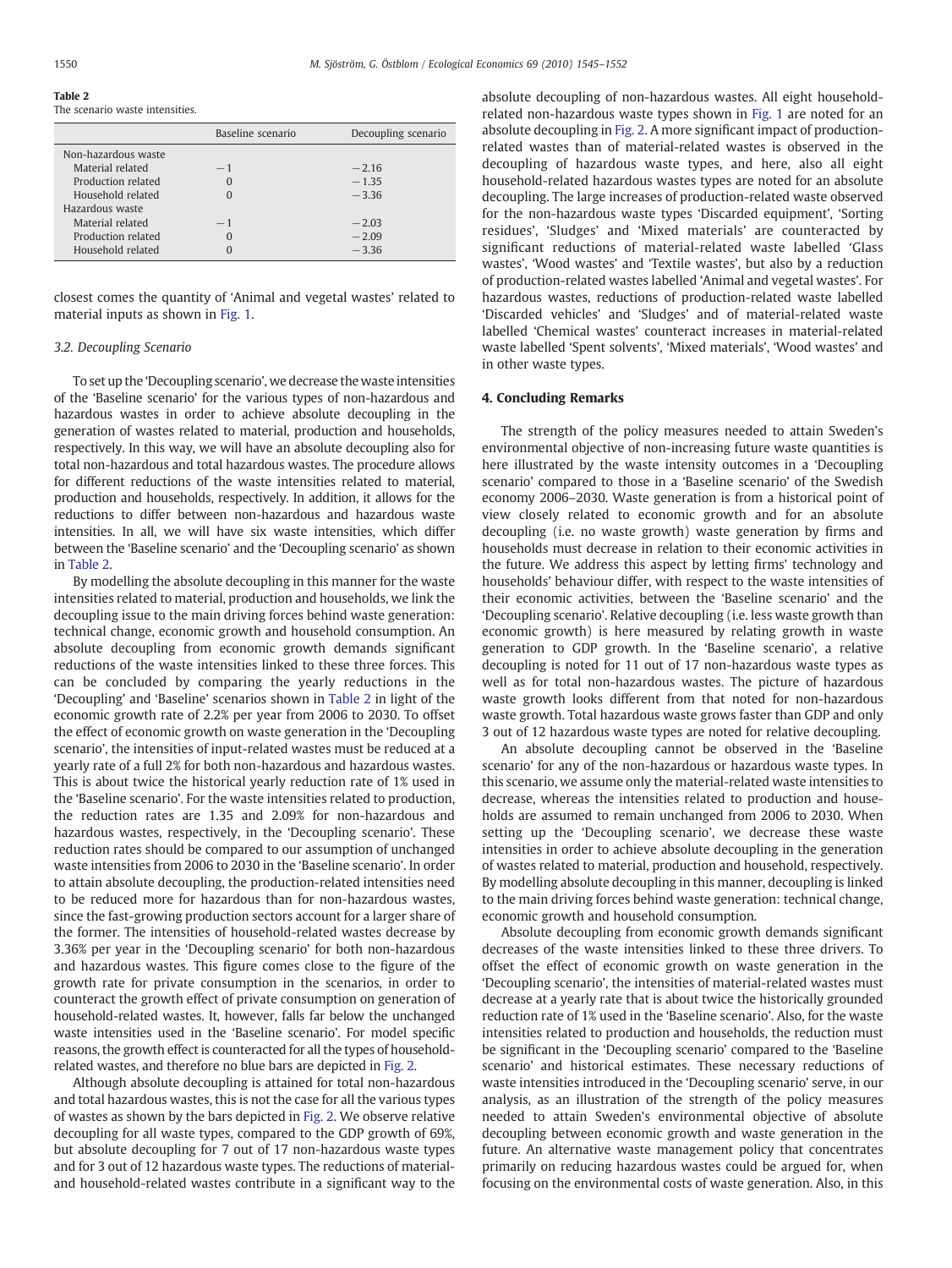<span id="page-6-0"></span>

Fig. 2. Decoupling of non-hazardous and hazardous wastes by driving forces.

case, the policy measures must have a considerable strength according to our findings. In fact, we find that the production related waste intensities need to be reduced even more for hazardous than for non-hazardous wastes in order to attain an absolute decoupling between economic growth and waste generation.

To reduce waste intensities linked to firms, the policy instruments introduced must bring about an introduction of waste preventing production techniques. For example, an introduction of virgin material taxes could affect production techniques in such a direction. Also according to our findings, it seems that policy instruments must affect households in the direction of less waste intensive behaviour. For example, the policy instruments used must affect the pattern of household consumption such as a differentiation of the value added tax (VAT) in favour of goods and services, which reduce the waste intensity of household consumption.

#### Acknowledgments

This paper has benefited from comments by Tommy Lundgren, Eva Samakovlis and colleagues at the National Institute of Economic Research. Comments by three anonymous referees helped to improve the paper. The research reported was conducted as a part of the research programme Towards Sustainable Waste Management, founded by the Swedish Environmental Protection Agency. Information about the research programme can be found at [http://www.](http://www.hallbaravfallshantering.se/) [hallbaravfallshantering.se/](http://www.hallbaravfallshantering.se/). The authors greatly acknowledge the financial support from the Swedish Environmental Protection Agency.

#### References

Berglund, C., Söderholm, P., 1997. An econometric analysis of global waste paper recovery and utilization. Environmental and Resources Economics 26 (2), 429–456.

- Bergman, L., 2005. "CGE Modeling of Environmental Policy and Resource Management" in Handbook of Environmental Economics, Vol. 3, Eds: Mäler. K.G. and Vincent, J.R., North-Holland. 2005.
- Böhringer, C., Löschel, A., 2006. Computable general equilibrium models for sustainability impact assessment: status quo and prospects. Ecological Economics 60, 49–64.
- Bruvoll, A., Ibenholt, K., 1997. Future waste generation. Forecast on the basis of a macroeconomic model. Resources Conservation and Recycling 19, 137–149.
- European Environmental Agency, 2005. European environment outlook. EEA Report No 4/ 2005. Copenhagen.
- Fæhn, T., Holmøy, E., 2003. Trade liberalisation and effects on pollutive emissions to air and deposits of solid waste. A general equilibrium assessment for Norway. Economic Modelling 20, 703–727.
- Ibenholt, K., 2003. Material accounting in a macroeconomic framework. Environmental and Resource Economics 26, 227–248.
- Johnstone, N., Labonne, J., 2004. Generation of household solid waste in OECD countries: an empirical analysis using macroeconomic data. Land Economics 80 (4), 529–538.
- Mazzanti, M., 2008. Is waste generation de-linking from economic growth? Empirical evidence for Europe. Applied Economics Letters 15, 287–291.
- Mazzanti, M., Zoboli, R., 2005. Delinking and environmental Kuznets curves for waste indicators in Europe. Environmental Sciences 2 (4), 409–425.
- Mazzanti, M., Zoboli, R., 2008. Waste generation, waste disposal and policy effectiveness. Evidence on decoupling from the European Union. Resources, Conservation and Recycling 52, 1221–1234.
- Östblom, G. (2002) Introducing Costs of Sulphur Abatement in the EMEC Model, Memo 2002:4, National Institute of Economic Research.
- Östblom, G. (2003a) Vinner Sverige på att delta i utsläppshandel? Ekonomisk Debatt, årg 31, nr 8 (in Swedish).
- Östblom, G. (2003b) Samhällsekonomiska konsekvenser för Sverige av begränsad handel med utsläppsrätter enligt EU:s direktiv, Miljöräkenskaper, Rapport 2003: 1, Konjunkturinstitutet (in Swedish).
- Östblom, G. (2004a) EMEC-körningar för FlexMex2: Utvidgat handelssystem, Memo 2004:24, National Institute of Economic Research (in Swedish).
- Östblom, G. (2004b) Samhällsekonomiska kalkyler för Kontrollstation 2004, Memo 2004:9, National Institute of Economic Research (in Swedish).
- Östblom, G. and C. Berg (2006) The EMEC model: Version 2.0, Working Paper 96, National Institute of Economic Research, Stockholm, Sweden.
- Östblom, G. and E. Samakovlis (2007) Linking Health and Productivity Impacts to Climate Policy Costs: A General Equilibrium Analysis. Climate Policy, Vol., 7, No. 5, pp 379–391.
- Statistics Sweden, 2001. Environmental Accounting 1993–1998, Statistical Report MI 53 SM 0101. Statistics, Sweden.
- Sjöström, M., Östblom, G., 2009. FutureWaste Scenarios for Sweden based on a CGE-model, Working Paper No. 109. National Institute of Economic Research.